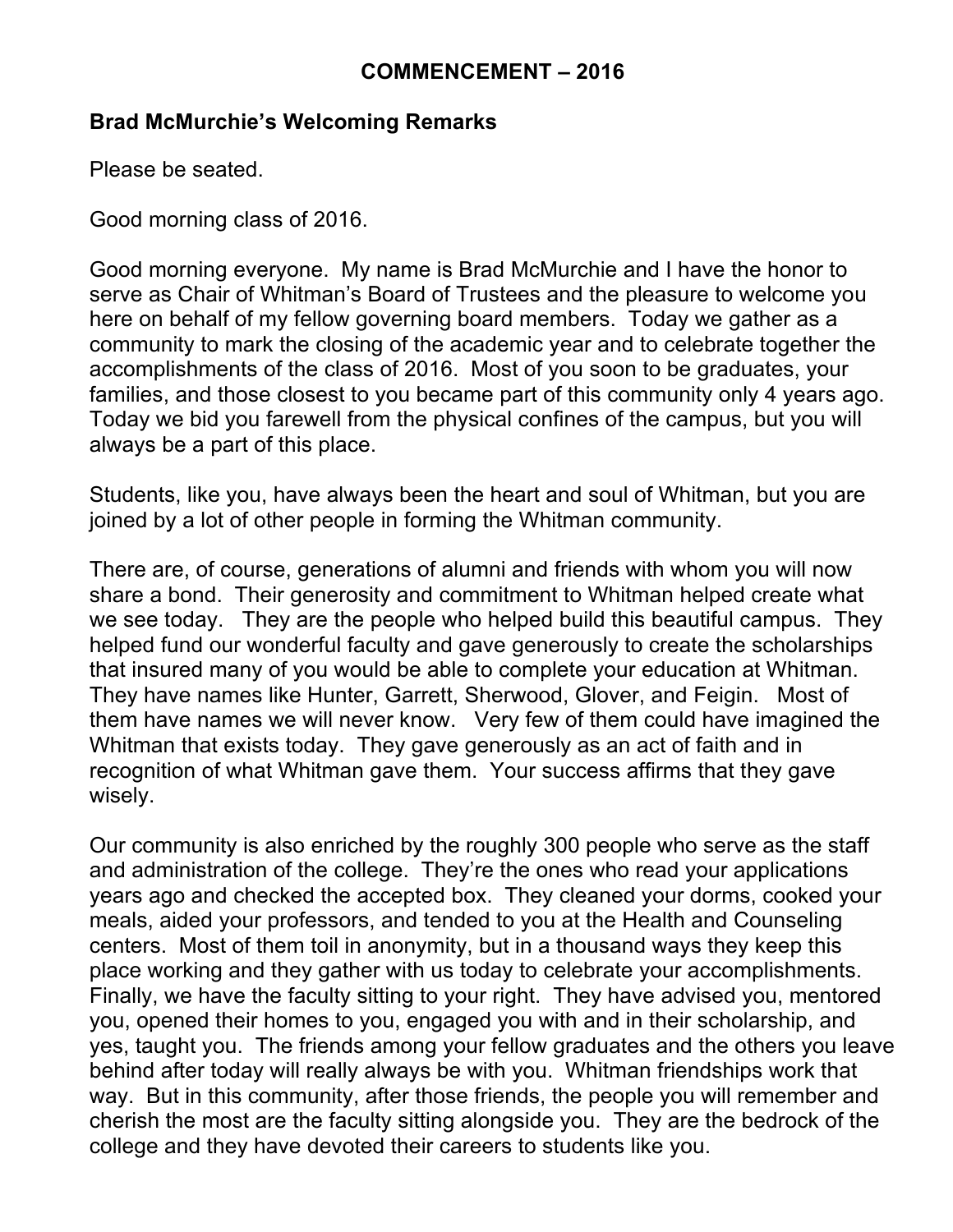Now being part of a community doesn't mean you always agree about everything. Rather, what defines us is a sense of common values. At Whitman those values include a love of learning, a quest for knowledge, and a deep respect and empathy for those around us. We share an understanding that the problems of the world are complex and will need critical thinkers like Whitman graduates if they are to be solved. We recognize that the way we teach and the way we learn at Whitman produces graduates like you with the opportunity to make a difference in the world when you leave.

Members of the Class of 2016, your families and friends- on behalf of the Board of Trustees-Congratulations and go seize those opportunities.

And now it is my pleasure to introduce the leader of our community, the 14th President of Whitman College, Dr. Kathleen Murray.

#### **Dr. Murray's Opening Remarks**

Good morning! As Whitman College's 14<sup>th</sup> President, it is my honor and privilege to open Whitman's 130<sup>th</sup> Commencement ceremony.

Thank you, Brad, for your welcoming comments and for your exceptional leadership of our governing board.

Thank you, also, to the Walla Walla Valley Band led by Director and Whitman Alumnus, Jackson Maberry.

Congratulations, Whitman class of 2016! You have worked very hard to reach this day, and you deserve to celebrate.

But before you walk across this platform and receive your diploma, I hope you will join me in thanking some very special people who join you for this celebration today, whether physically or virtually. First, let's turn to your parents, step-parents, grandparents, siblings, and other family members who supported you throughout this journey. I know you will thank them personally later, but let's show them now our collective gratitude for all they have done.

Your most important guides during your time at Whitman have been the members of the faculty. They have challenged you, propped you up, nourished you both physically and mentally, and put their hearts, minds, and souls into teaching you. Please join me in thanking them.

And, last but certainly not least, there are the people who helped you to flourish in your life beyond the classroom, the Whitman staff, who understand that student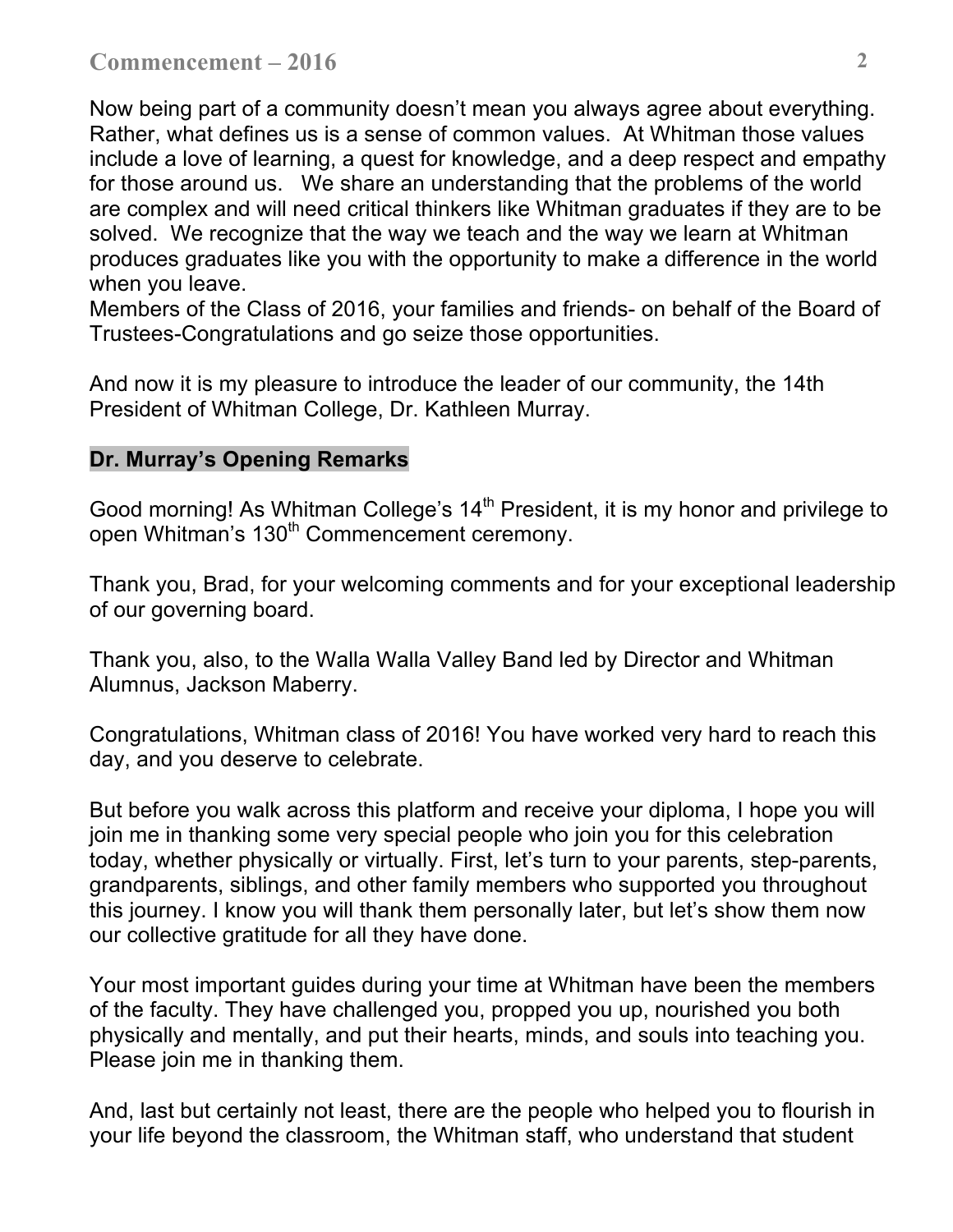learning is at the core of all they do, and who do that work exceptionally well. Please join me in thanking our staff.

I would like to introduce the people who are with me on the platform today. Please hold your applause until all are standing. First, from our Board of Trustees, Board Chair Brad McMurchie and Trustee Emeritus Jim Robart. From our Board of Overseers, Jim Dow, Sarah Michelson, Michael Flannery, Matthew Ames, and Marshal McReal, and Whitman staff members, John Bogley, Vice President for Development and Alumni Relations; Peter Harvey, Treasurer and Chief Financial Officer; Tony Cabasco, Dean of Admission and Financial Aid; Chuck Cleveland, Vice President for Students Affairs and Dean of Students; Dan Terrio, Chief Information Officer; Pat Spencer, Interim Provost and Dean of the Faculty; Stacey Giusti, Registrar; Fred Moore, Professor of Physics and Secretary of the Faculty; and Melissa Clearfield, Professor of Psychology and Chair of the Faculty. There are three students seated on the stage: Commencement Marshalls Tara McCulloch and Nina Finley and Flag Marshall Mitchell Cutter. They all surround two special guests, Will Segall and Justice Mary Yu, both of whom will be introduced in more detail shortly.

Please join me in recognizing those on the platform.

Today's commencement is both an ending and a beginning for you who are members of the class of 2016, just as it was for the members of the class of 1966, who are back with us celebrating their  $50<sup>th</sup>$  reunion. During their senior year, the soap opera *Days of our Lives* premiered, the Pillsbury Doughboy was created, American troop engagement in the Vietnam War escalated as did protests across the US, Fidel Castro announced that Cubans would be allowed to emigrate to the US, Robert C. Weaver became the first African American Cabinet Member by being appointed as Secretary of Housing and Urban Development, the Gateway Arch in St. Louis was completed, and the first artificial heart was installed. They celebrated their commencement on June 5, 1966, and their commencement speaker was US Senator Henry M. Jackson. His address was titled "The End of the Beginning," and he used as his inspiration the Churchill quote from November of 1942, "Now this is not the end. It is not even the beginning of the end. But it is, perhaps, the end of the beginning," and related that period of World War II to what was happening in the Cold War in 1966.

It will be interesting to see which global events that you members of the class of 2016 experienced as seniors will be remembered in 2066 when all of you return for your  $50<sup>th</sup>$  reunion. Will it be that gravitational waves were detected for the first time (right down the road at the LIGO facility in Hanford)? Perhaps the 2015 United Nations Climate Change Summit and the resulting climate change pact will have resulted in dramatically reduced carbon emissions? Maybe tourist travel in space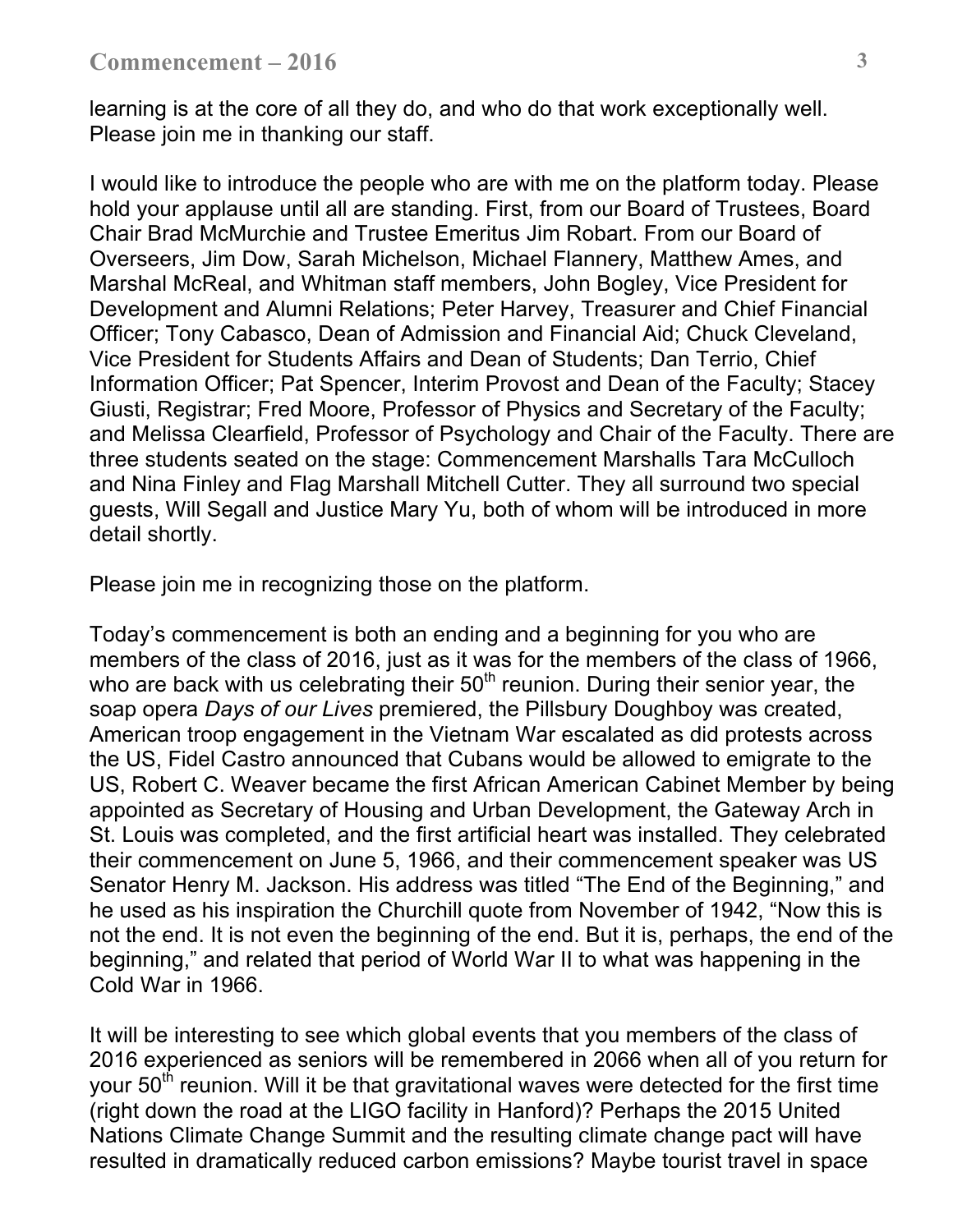will be commonplace following on the first successful upright landing of a SpaceX Rocket? Will you remember that Prince died this year? And, what will history say about the 2016 presidential campaign?

It is unlikely that I will be able to join you for that special celebration in 2066, but I encourage you to return often to your alma mater, the "nurturing mother" of your transformative undergraduate experience, whether it is a reunion year or not. You have formed special bonds here while you struggled to understand Nietzsche's *On the Genealogy of Morality* and thought about your encounter with the movie *The Battle of Algiers* in many of your courses; while you prepared for, sweat through, and then celebrated the completion of your comprehensive exams; while you played golf, tennis, basketball, or ultimate Frisbee; while you rehearsed Chekhov's *The Seagull* or Menotti's *The Old Maid and the Thief*; while you prepared your applications for Fulbrights, Austria or French Teaching Assistantships, or Department of State Critical Language Scholarships; and while you relaxed in the sunshine on Ankeny. You will reconnect during unexpected encounters around the globe in some of the 36 states and US territories and 9 countries that you call home. And, you will rekindle special bonds when you return for your reunions back here in Walla Walla. You will always be Whitties, able to share memories, whether you graduated yesterday or 50 years ago. And, you will always be my first graduating class, and I will look forward to sharing that special memory with you.

Everyone who speaks with you today feels obliged to give you some sort of charge, advice as you move into the next great adventure in your lives, and I am no exception. I want to talk with you about two things, one I hope you will continue to pursue, and one I hope you will try to avoid.

I urge you to continue to develop your capacity for empathy, for the ability to understand, even to share the feelings of others, to experience life as if you were standing in someone else's shoes. I hope that many of your experiences at Whitman have helped you to build this capacity, as you have lived and learned with people from different parts of the country and world, different racial and ethnic groups, different socioeconomic backgrounds, different political and religious views. William Sloane Coffin, Civil Right activist and a good friend of mine, defined the root of evil as "the absence of imaginative empathy for others." Maya Angelou, who I wish I had had a chance to meet, said, "I think we all have empathy. We may not have enough courage to display it." Our ability collectively to make the world a better place depends, at least in part, on having the courage to combat evil by displaying imaginative empathy.

The attitude that I encourage you to try to avoid is cynicism, which derives from a belief that people are generally dishonest and motivated solely by self-interest. I work hard, even if I am not always successful, to base my work on the assumption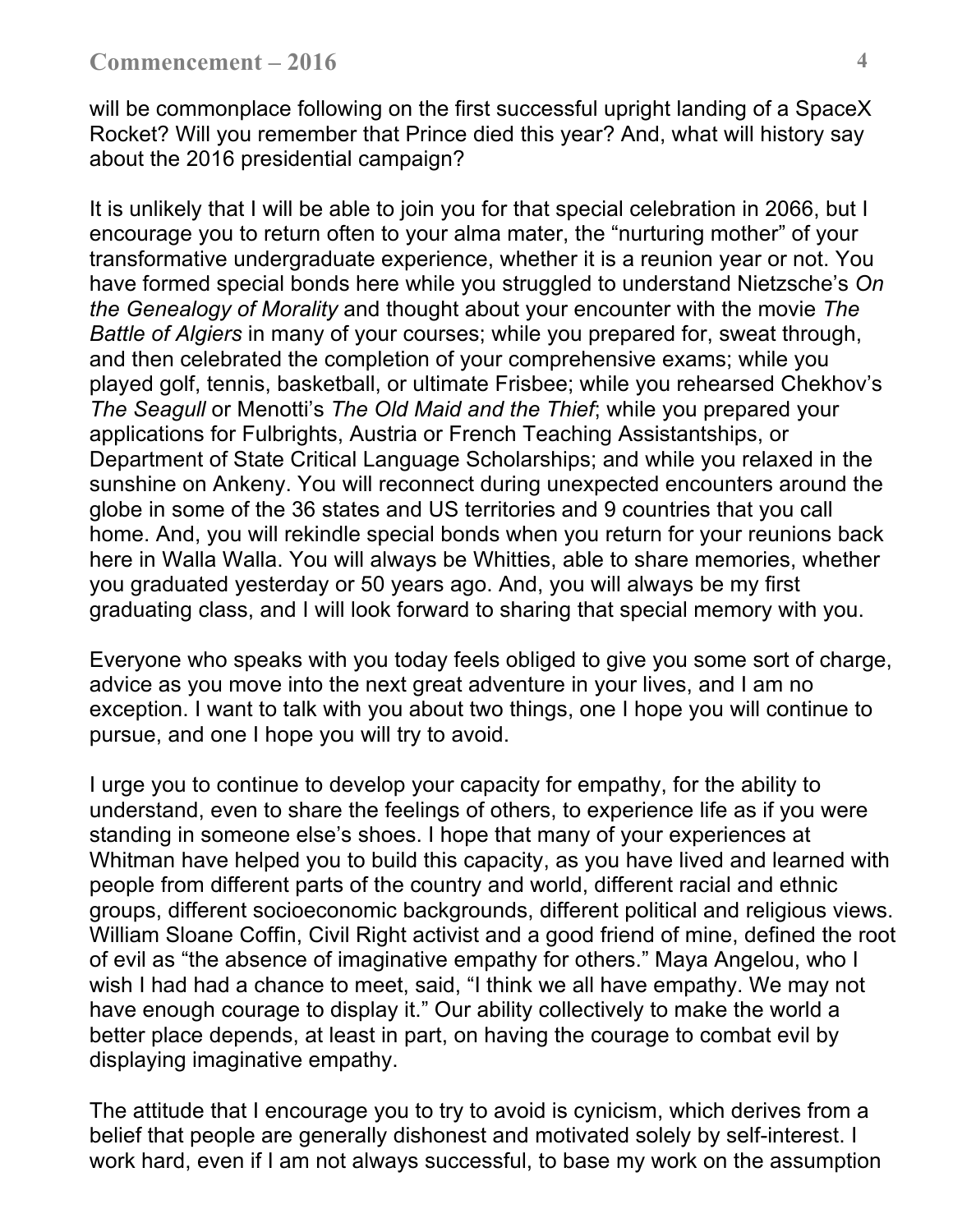that people are looking out for the best interests of others, and I hope people will give me the same benefit. The distrust and disillusionment that results from cynicism squashes creativity of thought, and creativity is essential if we are to make the world a better place. H.L. Mencken famously said, "A cynic is a man who, when he smells flowers, looks around for a coffin." I hope you will look for the flowers.

Congratulations and all best wishes, Class of 2016!

## **Dr. Murray Introduces the Faculty Award Recipients**

At Whitman College, our faculty members are on the front lines, supporting and engaging with students, and helping maintain the academic rigor and excellence that defines our students' experiences.

At this time, we take a moment to recognize the recipients of this year's faculty awards. At the end-of-year faculty reception held recently, the following faculty members were honored for their teaching and research, their dedication to our students and their academic work.

Would the following faculty members please stand when their names are called and remain standing until all award recipients have been acknowledged?

Please hold your applause until all are standing.

# **BALL AWARD**

This year's recipient of the George Ball Award for Excellence in Advising is Associate Professor of English Gaurav Majumdar.

## **EDWARDS AWARD**

This year's recipient of the G. Thomas Edwards Award for Excellence in the Integration of Teaching and Scholarship is Associate Professor of History Elyse Semerdjian.

## **FLUNO AWARD**

This year's recipient of the Robert Y. Fluno Award for Distinguished Teaching in Social Sciences is Associate Professor of Sociology Gilbert Felipe Mireles, Jr.

## **HOWELLS AWARD**

This year's recipient of the Thomas D. Howells Award for Distinguished Teaching in Humanities and Arts is Associate Professor of Art History Dennis Crockett.

# **LANGE AWARD**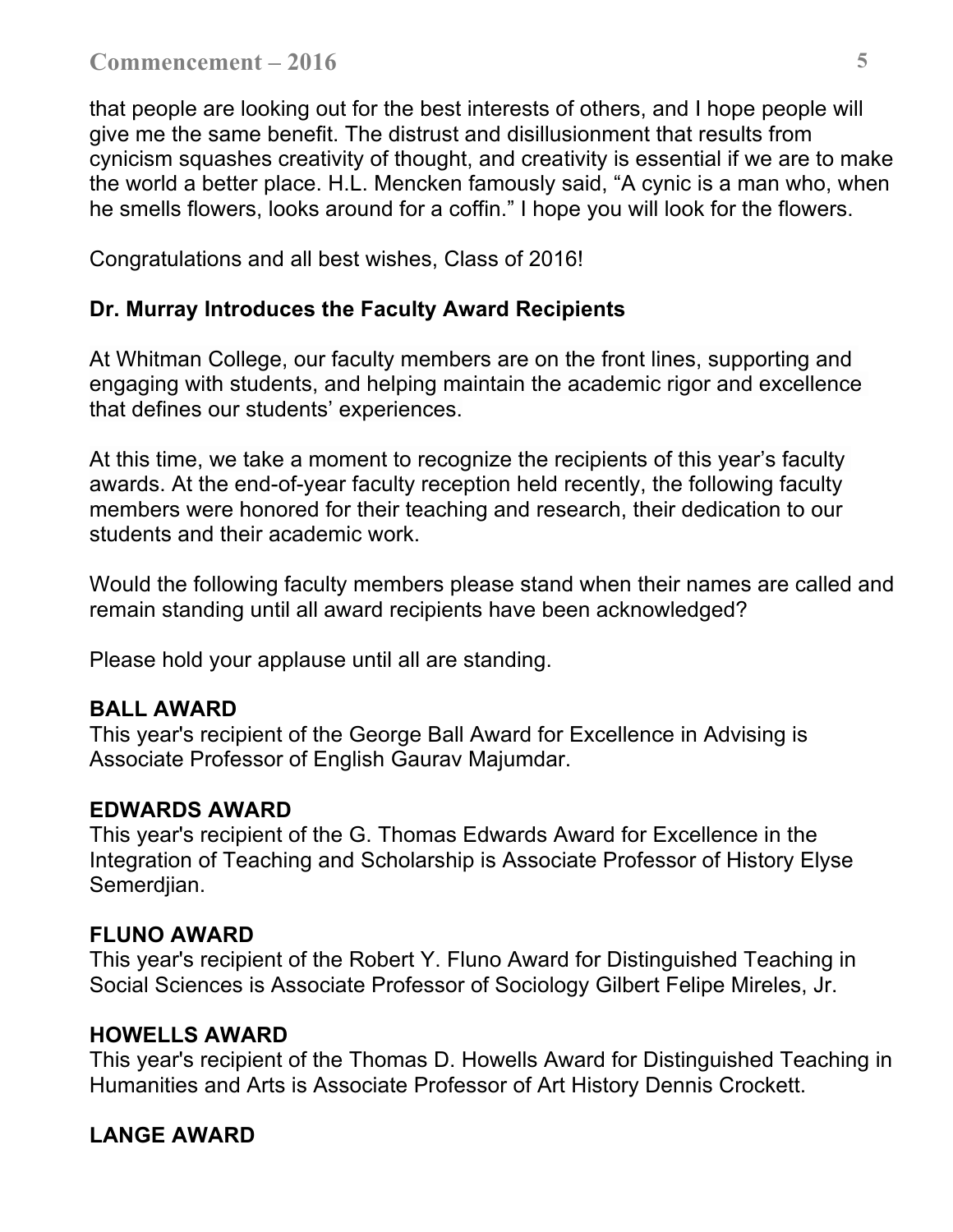This year's recipient of the A.E. Lange Award for Distinguished Science Teaching is Associate Professor of Biology Thomas A. Knight.

## **MARTIN AWARD**

This year's recipient for the Suzanne L. Martin Award for Excellence in Mentoring is Assistant Professor of Politics Melisa S.L. Casumbal-Salazar.

# **DISTINGUISHED SERVICE TO THE ALUMNI ASSOCIATION**

This year's recipient of the Award for Distinguished Service to the Alumni Association is Senior Adjunct Assistant Professor of Religion and General Studies Rogers Miles.

Please join me in recognizing the 2016 recipients of faculty awards.**]**

## **Dr. Murray Introduces Austin Biehl and Rose Gottlieb, the 2016 Class Speakers**

Each year we ask a representative from the graduating class to address the audience. This year, we're lucky enough to have two!

Austin Biehl and Rose Gottlieb are our 2016 student speakers. Austin is a psychology major from Stanwood, Washington. During his time at Whitman he worked as a resident assistant, a student academic adviser and as an intern for the Office of Conferences and Events. He played on the men's club volleyball team and several intramural teams, and our graduating class will recognize his name from the humor section of our student newspaper.

Rose is a psychology major from Minneapolis who is also used to getting laughs, in her case as part of the campus improve group Varsity Nordic. During her time here, Rose worked at Walla Walla High School as a student adviser helping students with their post-high school career and college plans. She has also interned at Walla Walla's Juvenile Justice Center and worked with young people at an emergency shelter in Philadelphia.

Here are Austin Biehl and Rose Gottlieb*.*

#### **Class Speech by Rose Gottlieb and Austin Biehl, "You Can't Guest Swipe Into Reality"**

Austin:

Today, Rose and I would like to offer you the unoriginal suggestion that all of us are like butterflies.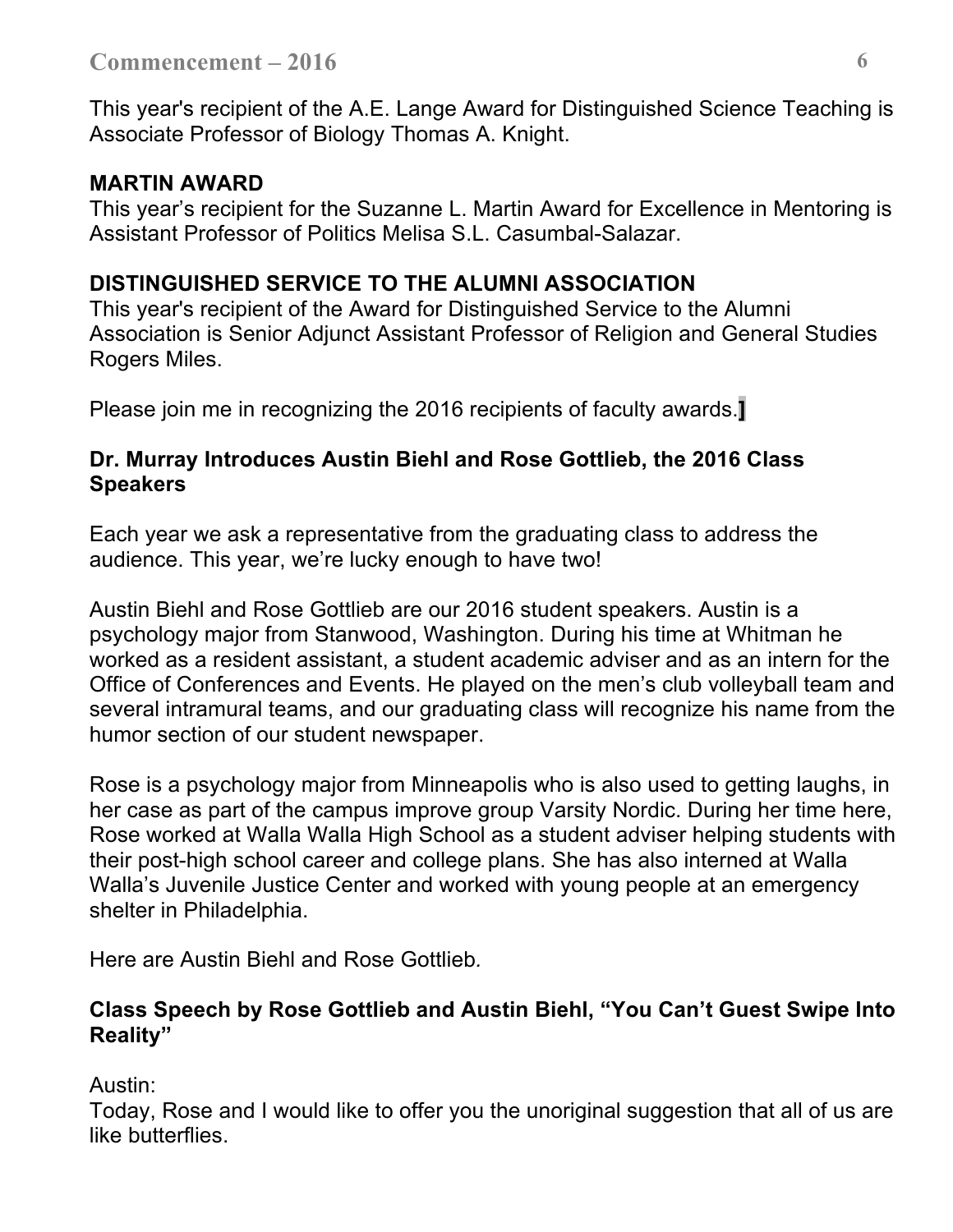Rose:

We came into college as larvae. Pale, unformed, and writhing around at inappropriate times and locations.

Austin:

At this very moment, we're in the critical period known as metamorphosis when the caterpillar just sort of hunkers down and to eventually emerge as a hot young butterfly.

Rose:

And what you might *not* know is that after the larvae builds a chrysalis around itself, it then releases enzymes that start to digest its own body.

Austin: It becomes a liquid.

Rose: Literally a flesh stew.

Austin:

So one could say that today, at Commencement, we are swaddled within the proverbial goulash chrysalis.

Rose:

A confused, quivering mush of anxiety and uncertainty

Austin:

I look out into the audience and all I see is a milieu of shapeless blobs. And maybe that's because we're all wearing these unflattering robes, or maybe it's because our lives actually are just a goopy mass.

Rose:

But here's the hopeful thing about butterflies. They don't entirely melt themselves down into goo. A few things remain intact including some neurons, holding fond memories from its days as a larvae.

# Austin:

These are what the caterpillar will take with it once it finally pulls its life together and becomes a butterfly.

Rose:

So for now, since we are immobilized here in this uncomfortably warm, crowded cocoon, it is worthwhile to reflect: what are the memories and experiences floating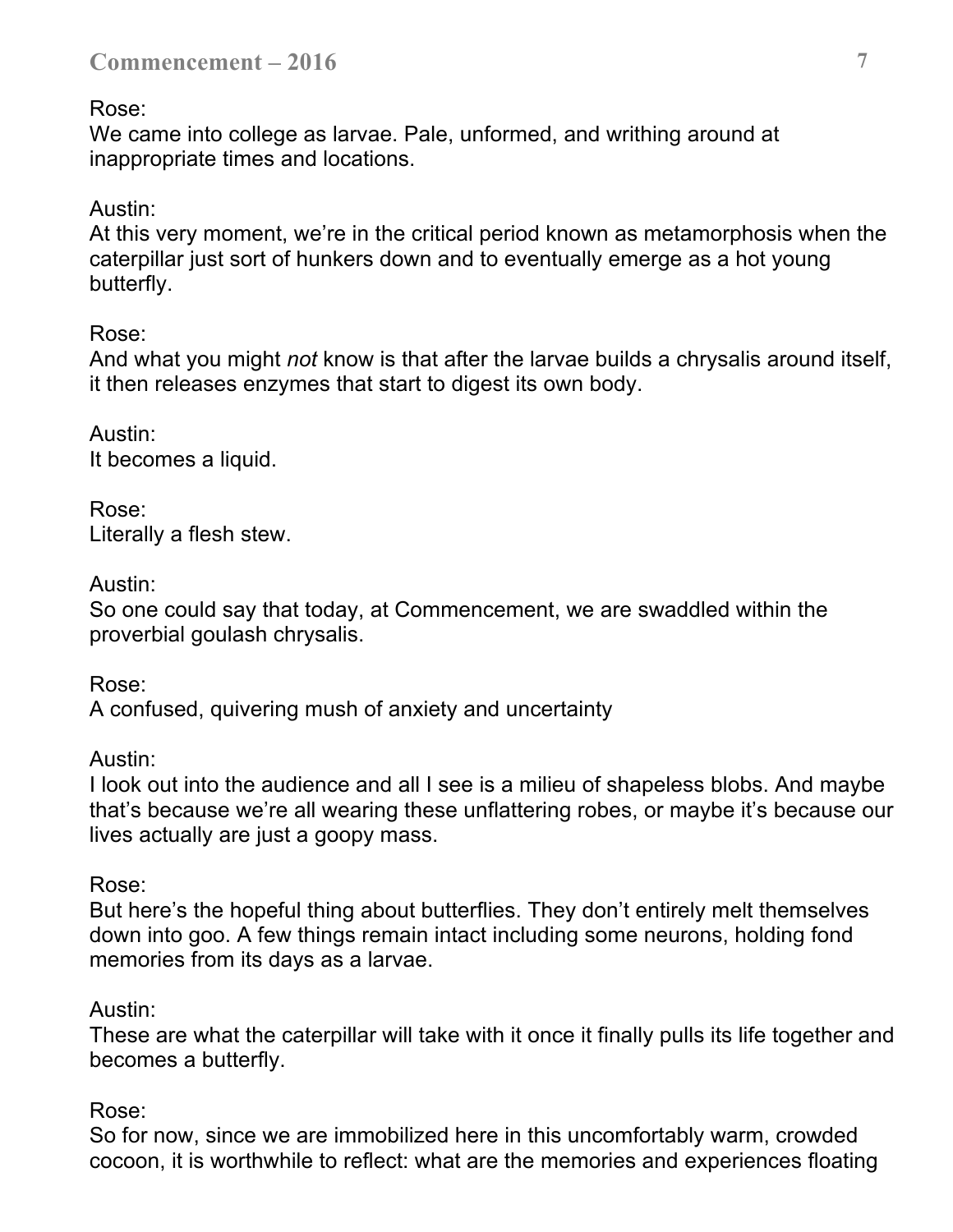around us today? What are the chunks of caterpillarhood that will come with us into our lives as butterflies?

#### Austin:

For example, one thing that I'll carry with me is the time I spent as an RA. That year, I helped so many people, gained invaluable experiences, and lost contact with basically all my friends.

#### Rose:

That's so funny because one thing *I'll* be sure to hold onto is the time I *applied* to be an RA but was rejected. That year, I watched so much TV, I saw so little daylight, and *also* lost contact with basically all my friends.

## Austin:

Yikes. Well, I'm, uh, sure there are other things that we'll carry beyond our time here.

#### Rose:

Right. Liiiike...one thing we'll take with us is the ability to embrace challenges. In fact, Whitman's official motto is, "Through Adversity, I Rise."

#### Austin:

And as two white kids, Rose and I know a thing or two about conquering diversity.

## Rose:

ADVERSITY! Adversity. You mean.

Austin: Adversity. Definitely, adversity.

#### Rose:

Or, another thing that's sure to make it through the cocoon smoothie is the way Whitman has taught me to have courage no matter the circumstances. Like when you keep running the naked mile, even though an elderly Walla Walla gentleman is definitely taking pictures of you and you've long since lost all feeling in your left buttcheek.

## Austin:

Yeah! Or the courage it took for me to put on a program every Wednesday night in a sophomore residence hall in which my residents literally wrote AUSTIN SUCKS across a large poster. It was a… great joke.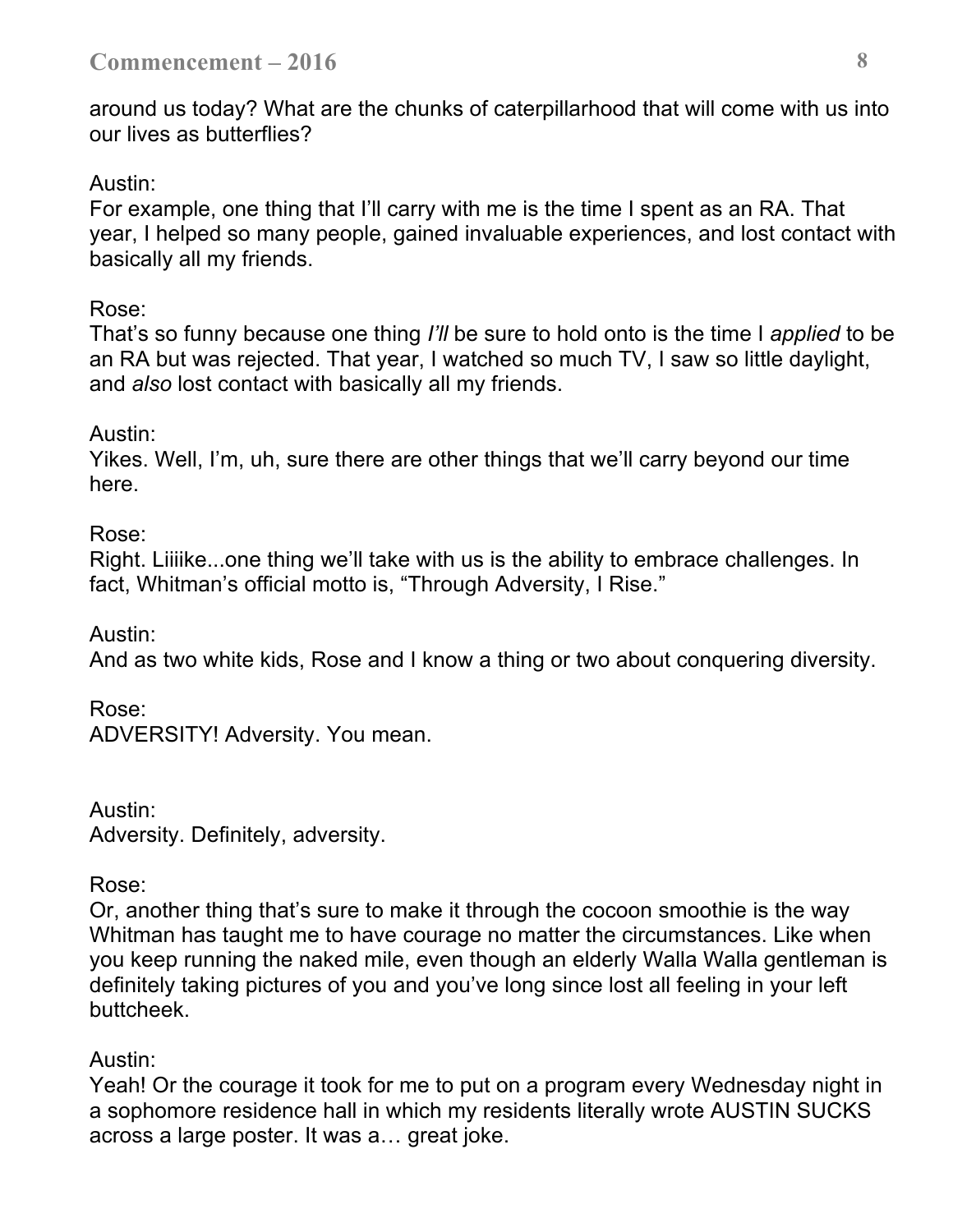#### Rose:

Yeah sounds...hilarious...Also coming with many of us is the ability to fake it 'till you make it. Like, if I wear enough Patagonia and take beginning rock climbing, maybe people will believe that I'm actually going to do something about global warming.

#### Austin:

Or speaking of faking it till you make it, those times when you go to that one class with that professor that assigns 100 pages of reading a night and you're like:

#### Rose:

"Well, I found certain aspects of the work problematic, though holistically it made a *compelling* argument about the pseudo-patriarchal post-neo-liberal patriarchy...hegemony...liberalism...you know?"

#### Austin:

Like, both of you are on the same page that you read literally nothing, but you just have to sell it, ya know?

#### Rose:

Another thing I'll take with me into butterflyhood is the 4 quintessential liberal arts hand gestures. So for example, "this perspective allows us to provide greater NUANCE"

#### Austin:

Or "over time we see the beginning of a TREND" or "the use of this rhetoric allows for a deliberate SUBVERSION".

#### Rose:

Or there's a certain "INTERSECTIONALITY".

Austin:

I'm not sure that's...no...okay we're gonna just keep truckin.

#### Austin (blinks rapidly):

And as we flutter out of Walla Walla, I'm sure we're obviously grateful to Whitman for teaching us how to be citizens of the world.

Rose:

That's right. We all bring different perspectives, cultures, and dialects from the various suburbs of the Bay Area. Very worldly.

## Austin:

Yeah, I've enjoyed both Taste of India *and* Taste of Asia at Reid campus center.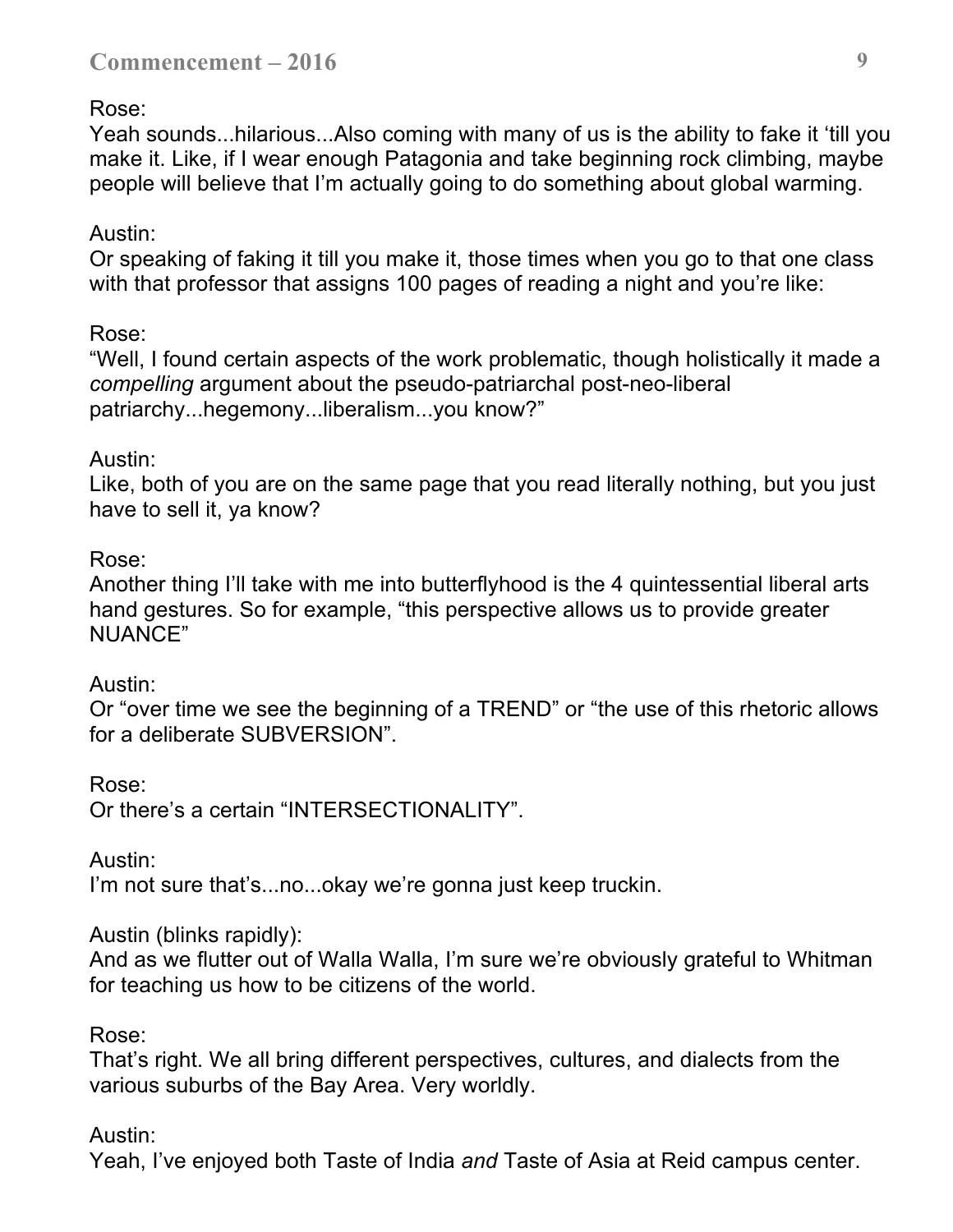Rose:

Yeah, I've read at *least* 10 pages of the Koran for Encounters. Not consecutive pages, of course. But you know, I get it.

# Austin:

Hare Krishna.

## Rose:

L'chaim. Our point is, we know that right now, in our gelatinous state, it may seem impossible that we'll ever get it together and become beautiful butterflies.

## Austin:

*Impossible.* Like yesterday I drank four mimosas and convinced myself that it counted as my daily serving of fruit.

## Rose:

But like the butterfly, when we emerge from our chrysalis and confront the world, we won't be starting from scratch.

Austin:

There will always be pieces from Whitman for us to hold onto.

Rose:

Things we've learned, memories we've shared, experiences that have shaped us in ways we might not even realize yet. These are floating all around us.

Austin:

And we trust that when we're ready,

#### Rose:

or when we're not ready but our parents decide that it's time for us to stop living in our childhood bedrooms,

#### Austin:

We will gather these memories from our time at Whitman and the lessons that have shaped us,

Rose:

We will resolidify our liquified mass of tissue,

## Austin:

And eventually, we will take flight. Thank you.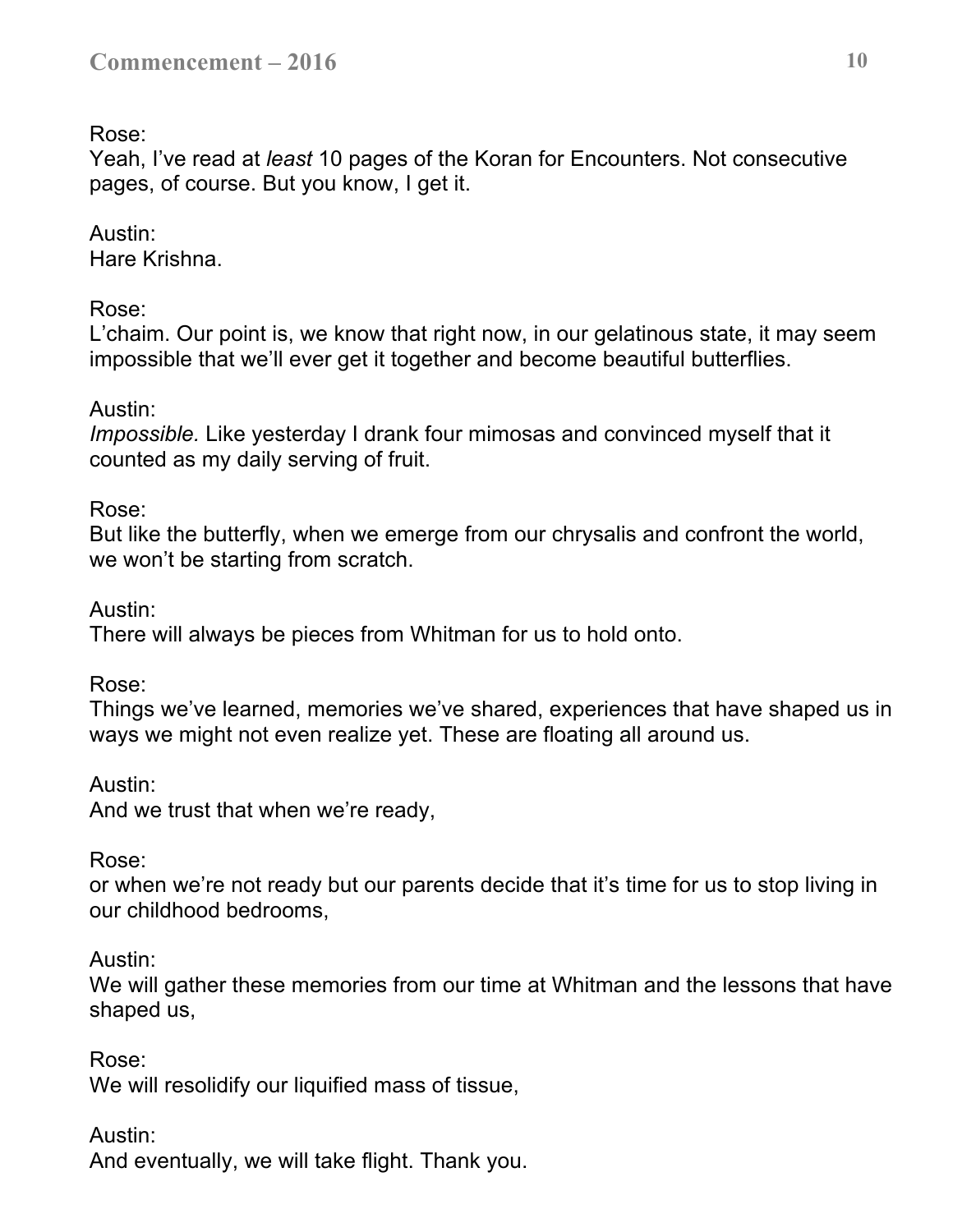# **Dr. Murray Introduces the Senior Fund Chair, Annie Boyenneh**

Now it's time to introduce another member of today's graduating class, Annie Boyenneh.

Annie is the Class of 2016 Senior Fund Chair. The Senior Fund is a campaign organized by Whitman's seniors and marks the beginning of a lifetime of involvement with the college. For Whitties, it is the first step in the transition from student to dedicated alum.

Throughout the year, the Senior Class Committee solicits gifts that go towards the Senior Class Scholarship—a scholarship to further the education of Whitman students.

Annie is from Seattle, and she will leave today's celebrations with a degree in politics. The first in her family to graduate from college, Annie has been a mentor to both other first generation college students and our international students. But her engagement with her community extends even further than that.

She has held leadership positions with the Whitman African Students Association and the Whitman Events Board; she served on ASWC's Oversight and Finance Committee and within our very own Student Engagement Center.

Annie plans to pursue work in the field of public policy after she leaves Whitman, and the first steps on that road include a position as a communication fellow at World Vision, a cultural exchange to China and an application to the Peace Corps for 2017.

It's my pleasure to introduce Annie Boyenneh as the 2016 Senior Fund Chair.

## **Annie Boyenneh's Senior Fund Presentation**

For the past year I had the honor to work with the amazing and dedicated senior fund committee as the Senior Fund Chair. The committee planned class events and fundraised for scholarships and other programs for current and incoming students.

Fundraising this year was a great learning experience. Some classmates were appreciative of our efforts to provide them with free food, some were irritated by our efforts to have them support the Senior Fund or some were annoyed about the many emails from me. As I reminisce on my fundraising experience with the committee, I remember a night in the library when Senior Fund committee member Kangqiao Liao went in the quiet room and convinced seniors to give to the senior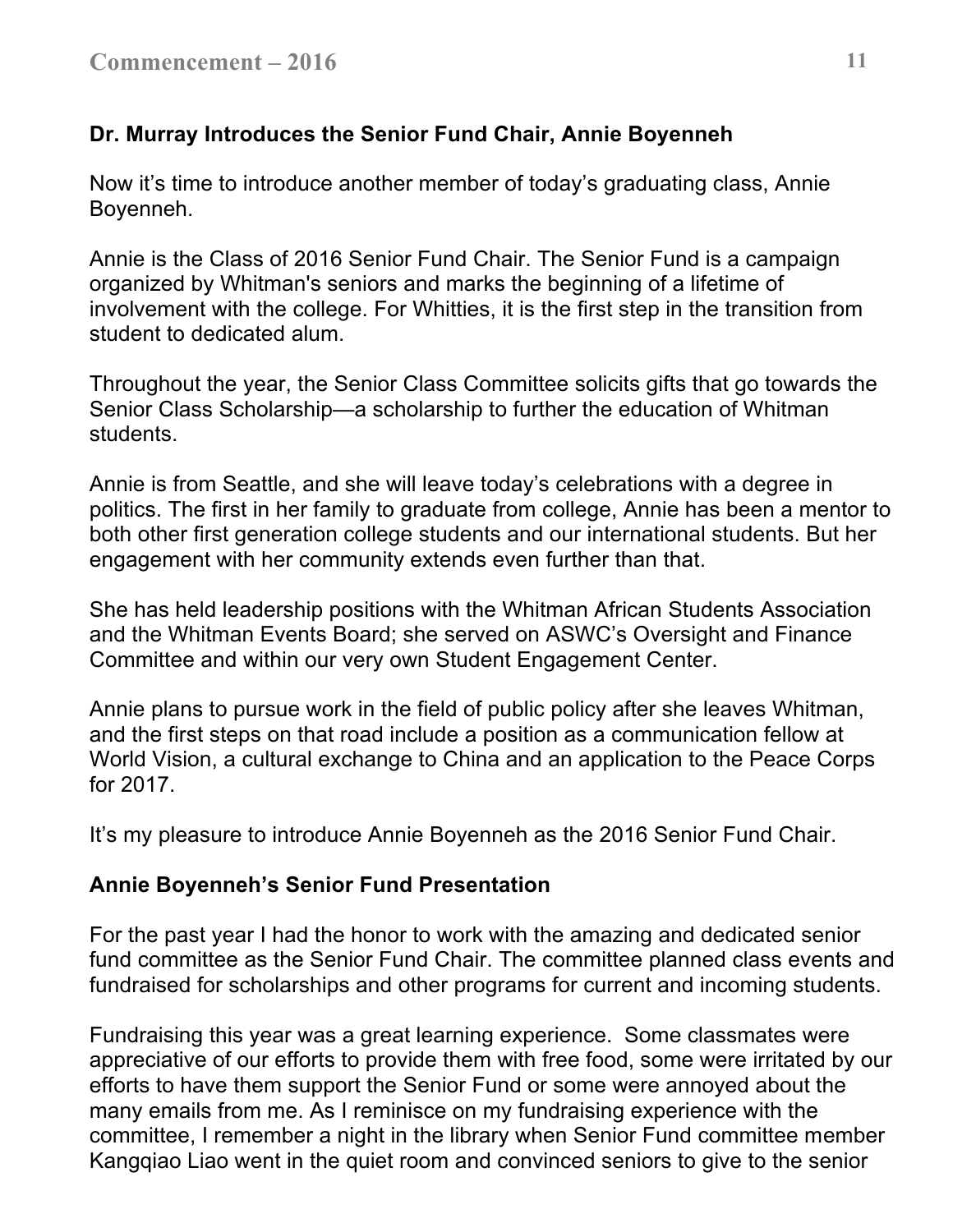fund. His effort embodied the spirit of the committee and our commitment to Whitman.

With the tireless help of the senior fund committee and the generosity of the senior class we were able to raise \$\_\_\_\_ from the class of 2016. These gifts were made by \_\_\_\_% of the senior class, and will be going towards scholarships. With the help of parent and alumni contributions, we raised a grand total of \$\_\_\_\_\_\_ to support scholarships and other programs.

I want to thank all of the members of the senior fund committee for their hard work and dedication: Cali Goldberg, Kangqiao Liao, Karen Vezie, Kelsey Peck, Jini Valence, May-Lannie Lozano, Madeline Duppenthaler, Draco Liu, Wenjun Gao and Phuong Le

Finally, I want to thank all of you soon-to be- graduates, your parents, and alumni for their generosity and willingness to support students. My experience at Whitman was only made possible through the generosity of others. As we become alumni it is important to continue to make Whitman accessible for other students, allowing them to have the same opportunity we had in shaping our own experience this past 4 years at Whitman.

Thank you

And Congratulations class of 2016

# **Dr. Spencer Presents the Distinguish Teaching Award**

Whitman College has a tradition of acknowledging and recognizing elementary, middle and high school teachers that have made a difference in the life of a graduating senior.

Members of the graduating class are invited to nominate by letter, an elementary, middle or secondary school teacher who had an especially significant impact on their development. Based on this year's nominations, a committee of Whitman faculty and students selected William Segall to receive the Distinguished Teaching Award.

After studying Arabic in Jordan, Will Segall began his teaching career in Iraq, moving from there to Woodstock International School in India. Will has said: "A great history teacher must know about the places that they teach, so that they can inform students with stories alongside Socratic questions about why empires were formed and why nations rise and fall."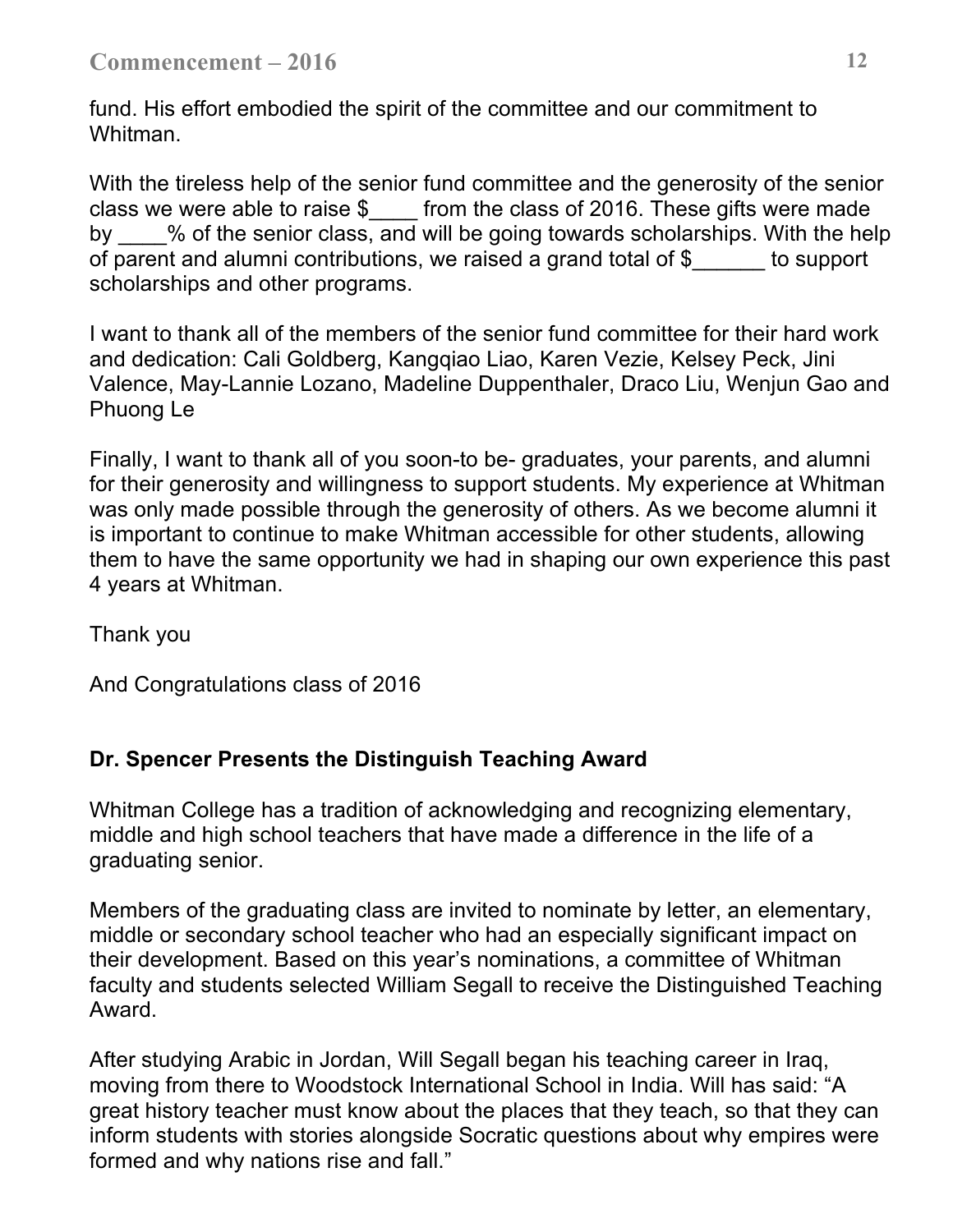After returning to the United States, Will taught at a public school in Chicago and completed a master's degree, his thesis focusing on the representation of other cultures in American textbooks as well as the fact that the Egyptian and Arab Islamic Empire—which influenced the formation of western knowledge—are often excluded from textbooks on western civilization. He has also taught at Bridge House School in South Africa and made a return trip to teach at the British International School in Iraq in 2013.

In Seattle, Will has taught western civilization and history seminars on Africa and the Middle East at Forest Ridge School for 11 years. Most recently, he has returned to public education, working at Denny International Middle School within the Seattle Public School system with students who have a wide range of learning challenges.

## **Dr. Spencer presents an honorary degree to Justice Yu**

President Murray, I have the honor to present for the honorary degree of Doctor of Humane Letters, Justice Mary Yu.

## **Dr. Murray introduces Justice Mary Yu**

I would like to introduce our honored guest, commencement speaker and honorary degree recipient, Washington Supreme Court Justice Mary Yu.

Justice Yu was appointed to the Washington Supreme Court in 2014 after serving as a trial court judge for more than 14 years.

During those years, she heard a wide variety of criminal and civil cases and presided over hundreds of adoptions and other family law matters.

Justice Yu is the first Asian, the first woman of color, and the first member of the LGBT community to serve on the Washington Supreme Court. She performed the first same-sex marriage in Washington state and she is, like some of you here today, the first member of her family to graduate from college.

Justice Yu is the recipient of a number of professional awards, including Judge of the Year from the Washington State Association of Justice, Public Official of the Year from the Municipal League Foundation, and the 2012 Difference Makers Award, presented to her by the American Bar Association.

She also has a deep record of service both on and off the bench, and has mentored young attorneys, law clerks and students. In fact, it was while mentoring a Whitman alumna that she was first introduced to our college. Thanks to that relationship,